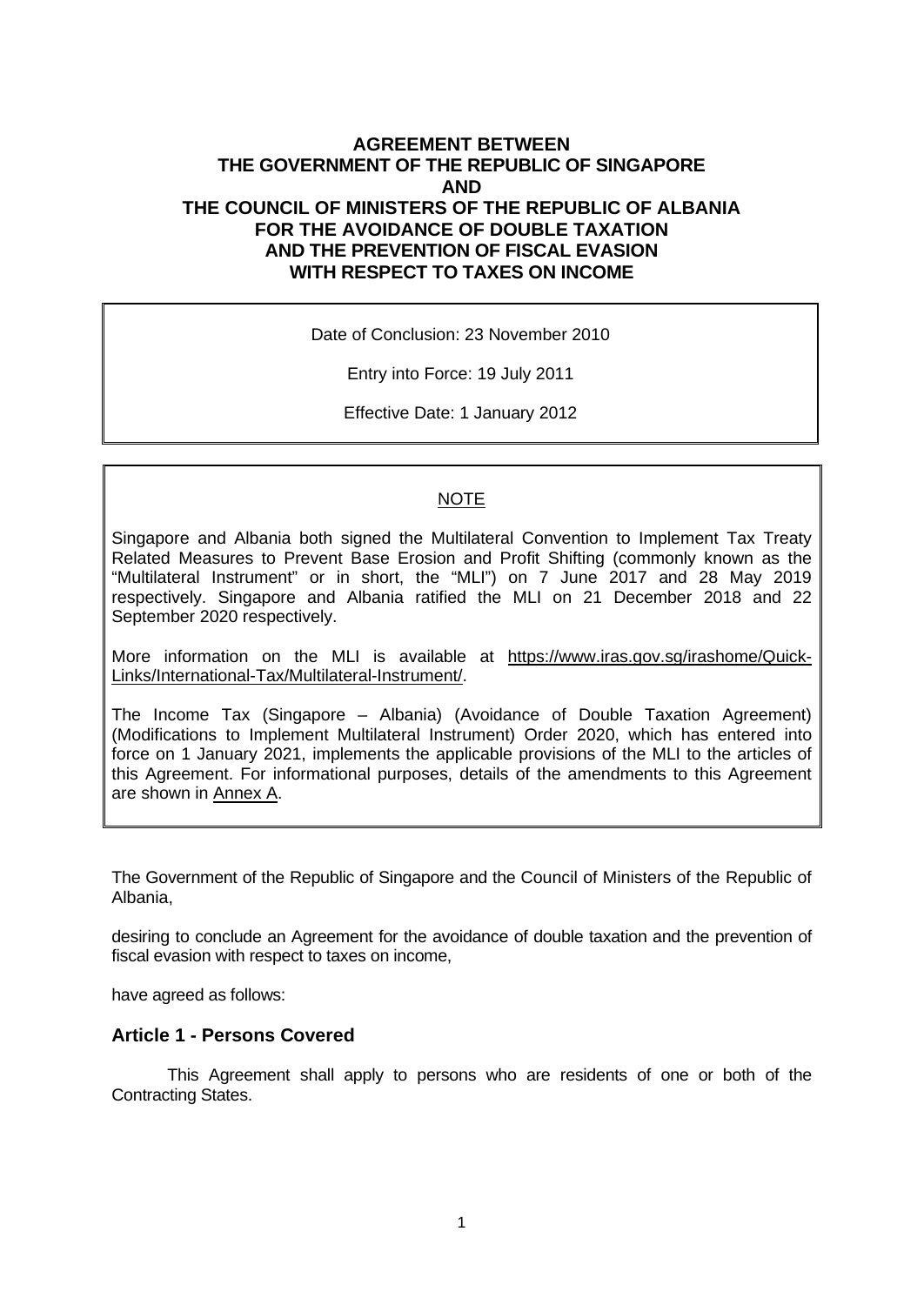# **Article 2 - Taxes Covered**

1. This Agreement shall apply to taxes on income imposed on behalf of a Contracting State or of its political subdivisions or local authorities, irrespective of the manner in which they are levied.

2. There shall be regarded as taxes on income all taxes imposed on total income or on elements of income, including taxes on gains from the alienation of movable or immovable property.

- 3. The existing taxes to which the Agreement shall apply are in particular:
	- (a) in the case of Singapore:

- the income tax

(hereinafter referred to as "Singapore tax");

(b) in the case of Albania:

- the income taxes (including corporate profits tax, personal income tax and the tax on small business activities)

(hereinafter referred to as "Albania tax").

4. The Agreement shall apply also to any identical or substantially similar taxes that are imposed after the date of signature of the Agreement in addition to, or in place of, the existing taxes. The competent authorities of the Contracting States shall notify each other of any significant changes that have been made in their respective taxation laws.

## **Article 3 - General Definitions**

- 1. For the purposes of this Agreement, unless the context otherwise requires:
- (a) the terms "a Contracting State" and "the other Contracting State" mean Albania or Singapore as the context requires;
- (b) the term "Albania" means the Republic of Albania, and when used in a geographical sense means the territory of the Republic of Albania, including the territorial waters and air space over such territorial waters, as well as any area beyond the territorial waters of the Republic of Albania which, under its laws and in accordance with international law, is an area within which the Republic of Albania may exercise its rights with respect to the seabed and subsoil and their natural resources;
- (c) the term "Singapore" means the Republic of Singapore and when used in a geographical sense, the term "Singapore" includes the territorial waters of Singapore and any area extending beyond the limits of the territorial waters of Singapore, and the sea-bed and subsoil of any such area, which has been or may hereafter be designated under the laws of Singapore and in accordance with international law as an area over which Singapore has sovereign rights for the purposes of exploring and exploiting the natural resources, whether living or non-living;
- (d) the term "person" includes an individual, a company and any other body of persons;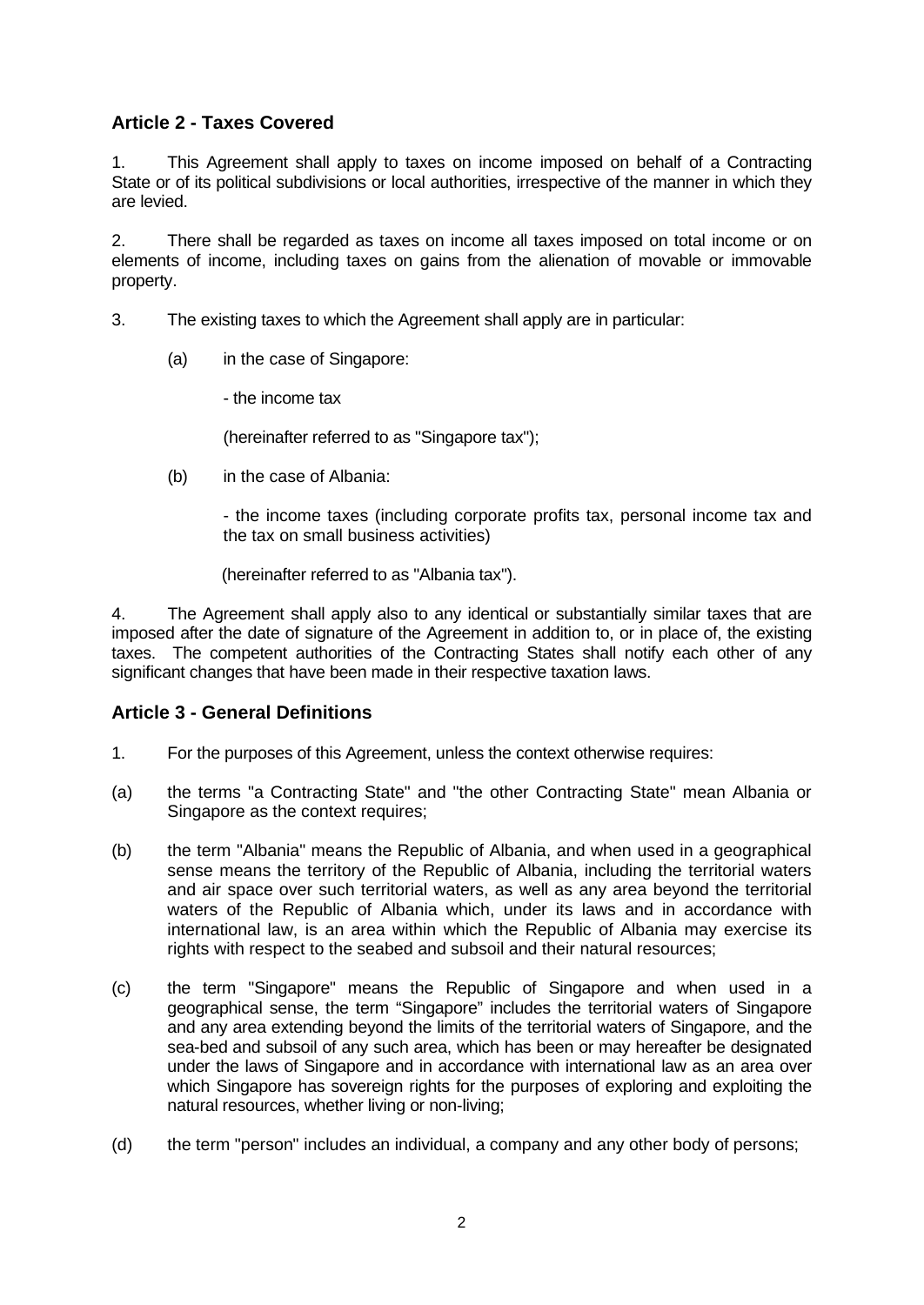- (e) the term "company" means any body corporate or any entity that is treated as a body corporate for tax purposes;
- (f) the terms "enterprise of a Contracting State" and "enterprise of the other Contracting State" mean respectively an enterprise carried on by a resident of a Contracting State and an enterprise carried on by a resident of the other Contracting State;
- (g) the term "international traffic" means any transport by a ship or aircraft operated by an enterprise of a Contracting State, except when the ship or aircraft is operated solely between places in the other Contracting State;
- (h) the term "competent authority" means:
	- (i) in the case of Albania, the Ministry of Finance or its authorised representative;
	- (ii) in the case of Singapore, the Minister for Finance or his authorised representative;
- (i) the term "national" means:
	- (i) any individual possessing the nationality or citizenship of that Contracting State;
	- (ii) any legal person, partnership or association deriving its status as such from the laws in force in that Contracting State.

2. For the purposes of Articles 10, 11 and 12, a trustee subject to tax in a Contracting State in respect of dividends, interest or royalties shall be deemed to be the beneficial owner of that interest or those dividends or royalties.

3. As regards the application of the Agreement at any time by a Contracting State, any term not defined therein shall, unless the context otherwise requires, have the meaning that it has at that time under the law of that State for the purposes of the taxes to which the Agreement applies, any meaning under the applicable tax laws of that State prevailing over a meaning given to the term under other laws of that State.

## **Article 4 - Resident**

1. For the purposes of this Agreement, the term "resident of a Contracting State" means any person who, under the laws of that State, is liable to tax therein by reason of his domicile, residence, place of management, place of registration or any other criterion of a similar nature, and also includes that State and any political subdivision, local authority or statutory body thereof.

2. Where by reason of the provisions of paragraph 1 an individual is a resident of both Contracting States, then his status shall be determined as follows:

- (a) he shall be deemed to be a resident only of the State in which he has a permanent home available to him; if he has a permanent home available to him in both States, he shall be deemed to be a resident only of the State with which his personal and economic relations are closer (centre of vital interests);
- (b) if the State in which he has his centre of vital interests cannot be determined, or if he has not a permanent home available to him in either State, he shall be deemed to be a resident only of the State in which he has an habitual abode;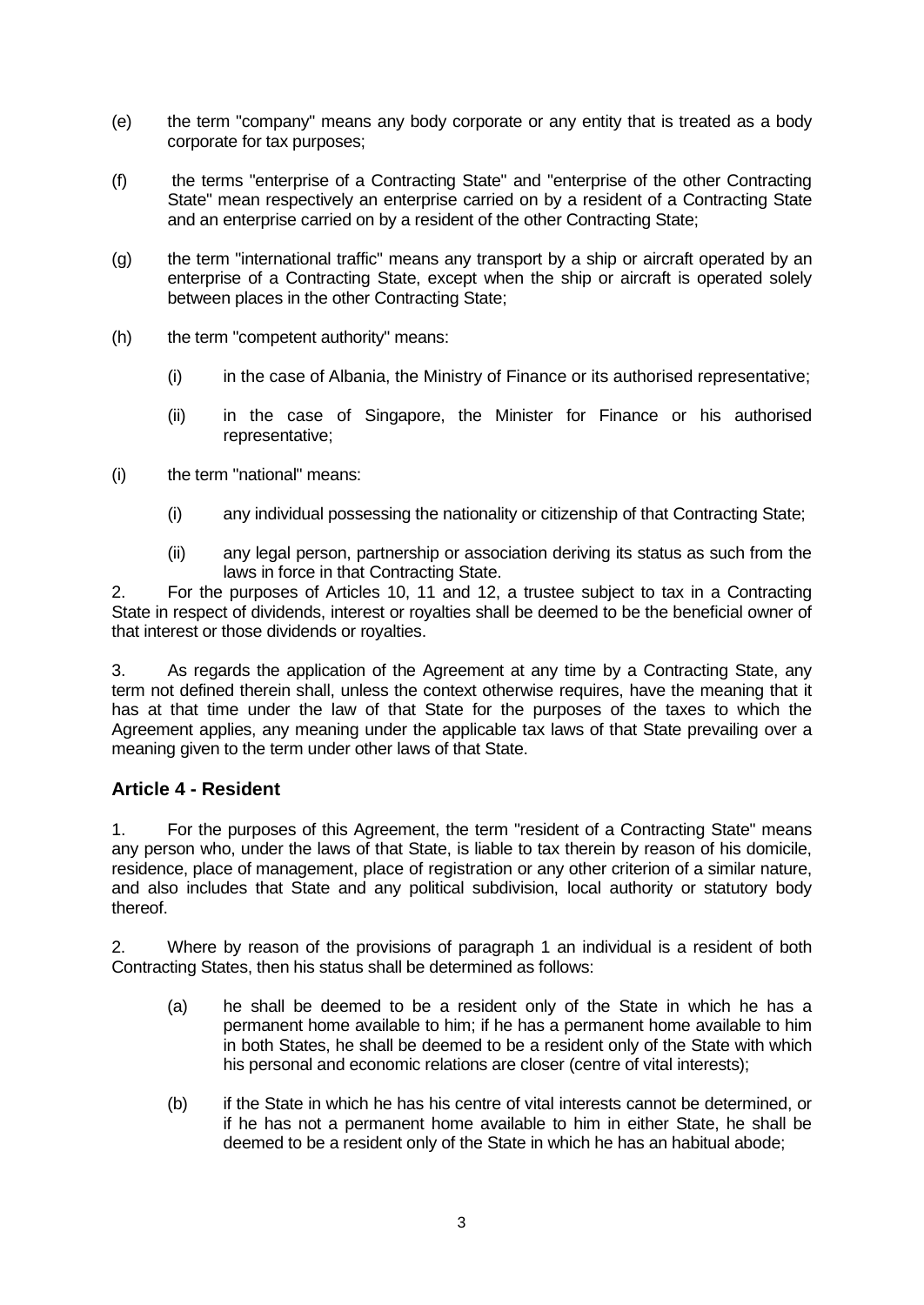- (c) if he has an habitual abode in both States or in neither of them, he shall be deemed to be a resident only of the State of which he is a national;
- (d) in any other case, the competent authorities of the Contracting States shall settle the question by mutual agreement.

3. Where by reason of the provisions of paragraph 1 a person other than an individual is a resident of both Contracting States, then it shall be deemed to be a resident only of the State in which its place of effective management is situated. If its place of effective management cannot be determined, the competent authorities of the Contracting States shall settle the question by mutual agreement.

# **Article 5 - Permanent Establishment**

1. For the purposes of this Agreement, the term "permanent establishment" means a fixed place of business through which the business of an enterprise is wholly or partly carried on.

- 2. The term "permanent establishment" includes especially:
	- (a) a place of management;
	- (b) a branch;
	- (c) an office;
	- (d) a factory;
	- (e) a workshop; and
	- (f) a mine, an oil or gas well, a quarry or any other place of extraction of natural resources.
- 3. The term "permanent establishment" also includes:
	- (a) a building site, a construction, installation or assembly project, or supervisory activities in connection therewith, but only where such site, project or activities lasts for more than 12 months;
	- (b) the furnishing of services including consultancy services, by an enterprise of a Contracting State through employees or other personnel engaged by the enterprise for such purpose, but only where activities of that nature continue (for the same or a connected project) within the other Contracting State for a period or periods aggregating more than 183 days in any 12-month period commencing or ending in the fiscal year concerned.

4. Notwithstanding the preceding provisions of this Article, the term "permanent establishment" shall be deemed not to include:

- (a) the use of facilities solely for the purpose of storage, display or delivery of goods or merchandise belonging to the enterprise;
- (b) the maintenance of a stock of goods or merchandise belonging to the enterprise solely for the purpose of storage, display or delivery;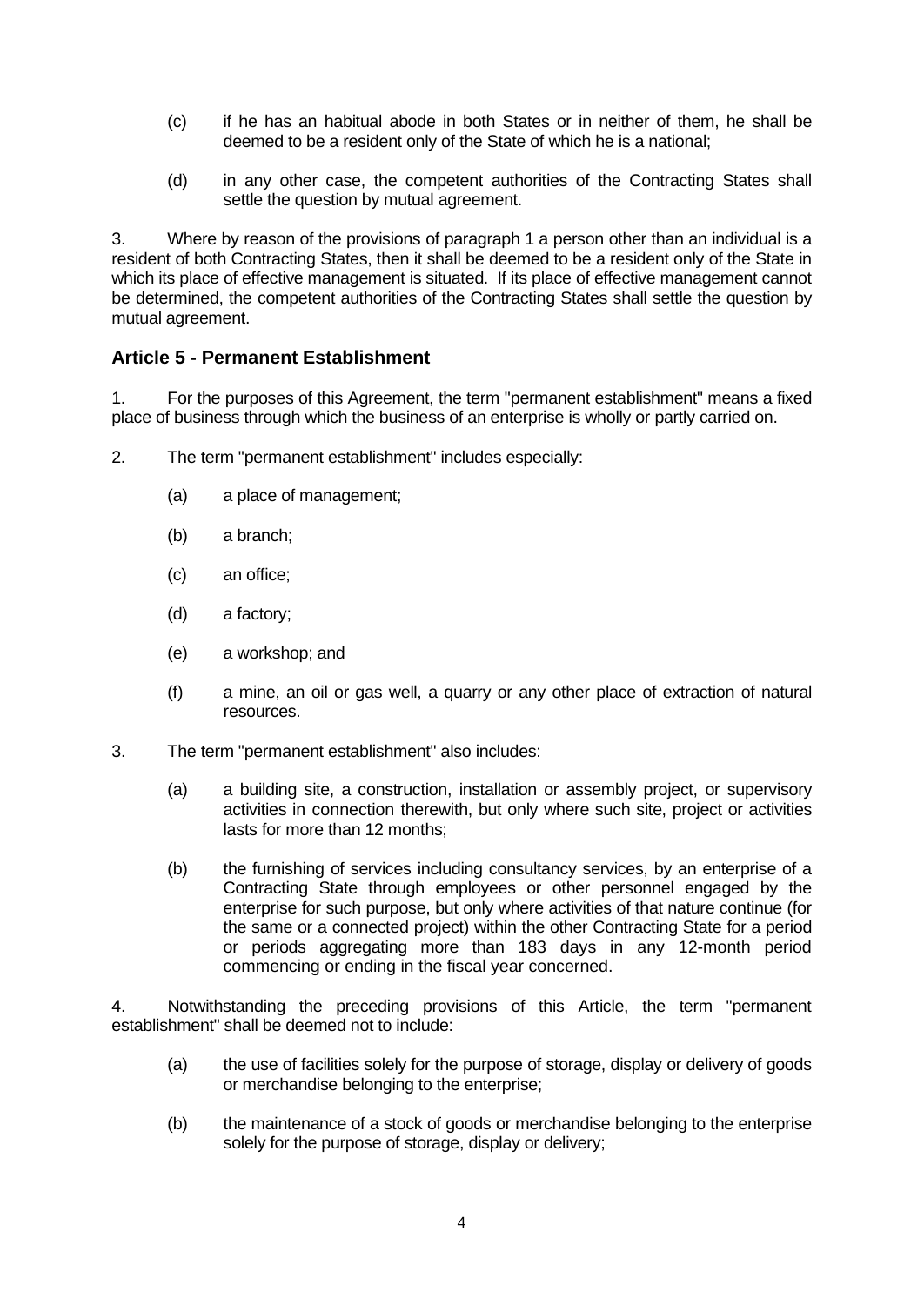- (c) the maintenance of a stock of goods or merchandise belonging to the enterprise solely for the purpose of processing by another enterprise;
- (d) the maintenance of a fixed place of business solely for the purpose of purchasing goods or merchandise or of collecting information, for the enterprise;
- (e) the maintenance of a fixed place of business solely for the purpose of carrying on, for the enterprise, any other activity of a preparatory or auxiliary character;
- (f) the maintenance of a fixed place of business solely for any combination of activities mentioned in sub-paragraphs (a) to (e), provided that the overall activity of the fixed place of business resulting from this combination is of a preparatory or auxiliary character.

5. Notwithstanding the provisions of paragraphs 1 and 2, where a person - other than an agent of an independent status to whom paragraph 6 applies - is acting on behalf of an enterprise and has, and habitually exercises, in a Contracting State an authority to conclude contracts in the name of the enterprise, that enterprise shall be deemed to have a permanent establishment in that State in respect of any activities which that person undertakes for the enterprise, unless the activities of such person are limited to those mentioned in paragraph 4 which, if exercised through a fixed place of business, would not make this fixed place of business a permanent establishment under the provisions of that paragraph.

6. An enterprise shall not be deemed to have a permanent establishment in a Contracting State merely because it carries on business in that State through a broker, general commission agent or any other agent of an independent status, provided that such persons are acting in the ordinary course of their business.

7. The fact that a company which is a resident of a Contracting State controls or is controlled by a company which is a resident of the other Contracting State, or which carries on business in that other State (whether through a permanent establishment or otherwise), shall not of itself constitute either company a permanent establishment of the other.

## **Article 6 - Income from Immovable Property**

1. Income derived by a resident of a Contracting State from immovable property (including income from agriculture or forestry) situated in the other Contracting State may be taxed in that other State.

2. The term "immovable property" shall have the meaning which it has under the law of the Contracting State in which the property in question is situated. The term shall in any case include property accessory to immovable property, livestock and equipment used in agriculture and forestry, rights to which the provisions of general law respecting landed property apply, usufruct of immovable property and rights to variable or fixed payments as consideration for the working of, or the right to work, mineral deposits, sources and other natural resources; ships and aircraft shall not be regarded as immovable property.

3. The provisions of paragraph 1 shall apply to income derived from the direct use, letting, or use in any other form of immovable property.

4. The provisions of paragraphs 1 and 3 shall also apply to the income from immovable property of an enterprise and to income from immovable property used for the performance of independent personal services.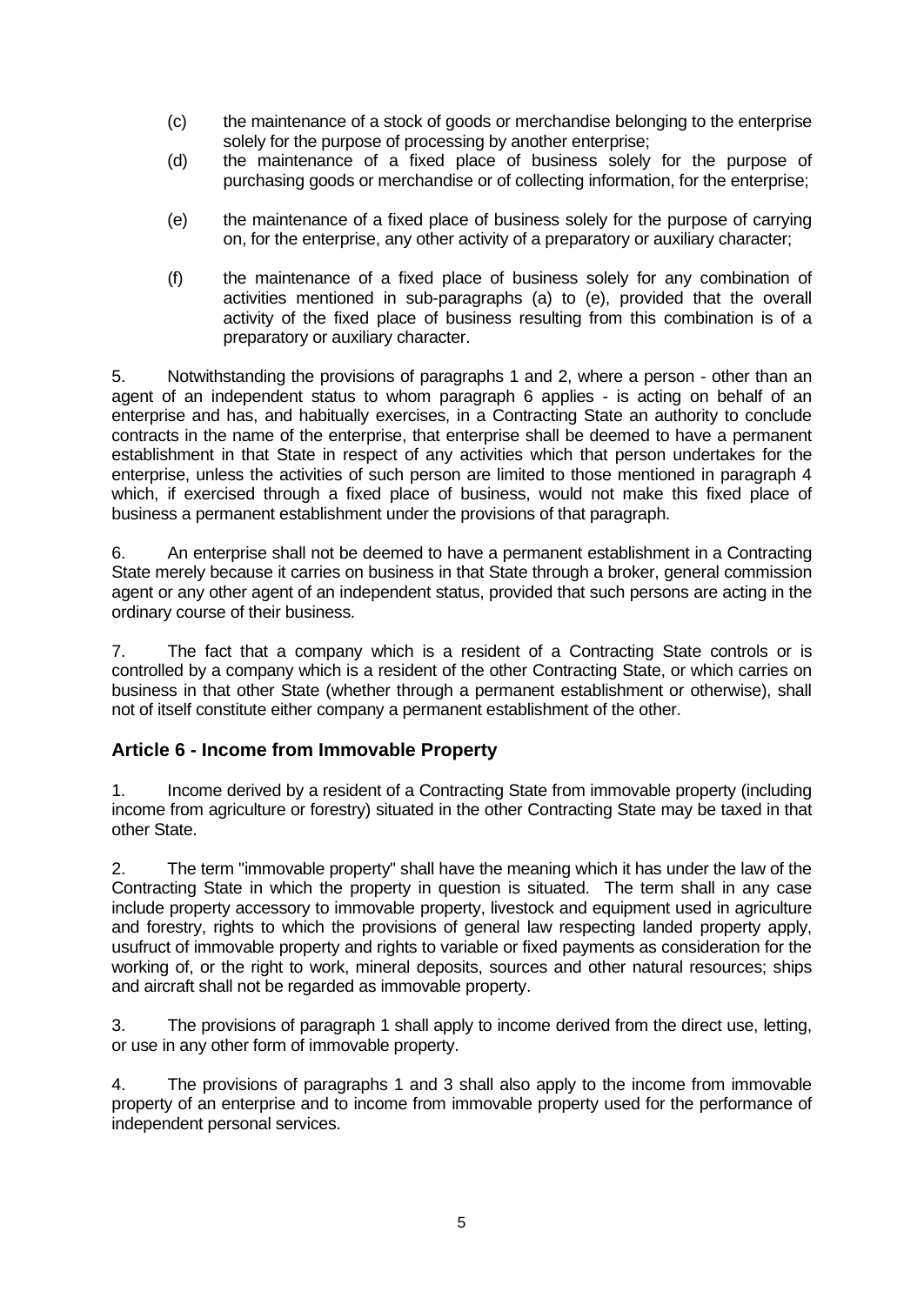# **Article 7 - Business Profits**

1. The profits of an enterprise of a Contracting State shall be taxable only in that State unless the enterprise carries on business in the other Contracting State through a permanent establishment situated therein. If the enterprise carries on business as aforesaid, the profits of the enterprise may be taxed in the other State but only so much of them as is attributable to that permanent establishment.

2. Subject to the provisions of paragraph 3, where an enterprise of a Contracting State carries on business in the other Contracting State through a permanent establishment situated therein, there shall in each Contracting State be attributed to that permanent establishment the profits which it might be expected to make if it were a distinct and separate enterprise engaged in the same or similar activities under the same or similar conditions and dealing wholly independently with the enterprise of which it is a permanent establishment.

3. In determining the profits of a permanent establishment, there shall be allowed as deductions expenses which are incurred for the purposes of the business of the permanent establishment, including executive and general administrative expenses, which would be deductible if the permanent establishment were an independent enterprise, insofar as they are reasonably allocable to the permanent establishment, whether incurred in the Contracting State in which the permanent establishment is situated or elsewhere.

4. Insofar as it has been customary in a Contracting State to determine the profits to be attributed to a permanent establishment on the basis of an apportionment of the total profits of the enterprise to its various parts, nothing in paragraph 2 shall preclude that Contracting State from determining the profits to be taxed by such an apportionment as may be customary; the method of apportionment adopted shall, however, be such that the result shall be in accordance with the principles contained in this Article.

5. No profits shall be attributed to a permanent establishment by reason of the mere purchase by that permanent establishment of goods or merchandise for the enterprise.

6. For the purposes of the preceding paragraphs, the profits to be attributed to the permanent establishment shall be determined by the same method year by year unless there is good and sufficient reason to the contrary.

7. Where profits include items of income which are dealt with separately in other Articles of this Agreement, then the provisions of those Articles shall not be affected by the provisions of this Article.

## **Article 8 - International Transport**

1. Profits derived by an enterprise of a Contracting State from the operation of ships or aircraft in international traffic shall be taxable only in that State.

2. The provisions of paragraph 1 shall also apply to profits from the participation in a pool, a joint business or an international operating agency.

3. Interest on funds connected with the operations of ships or aircraft in international traffic shall be regarded as profits derived from the operation of such ships or aircraft, and the provisions of Article 11 shall not apply in relation to such interest.

4. For the purposes of this Article, profits from the operation of ships or aircraft in international traffic shall include: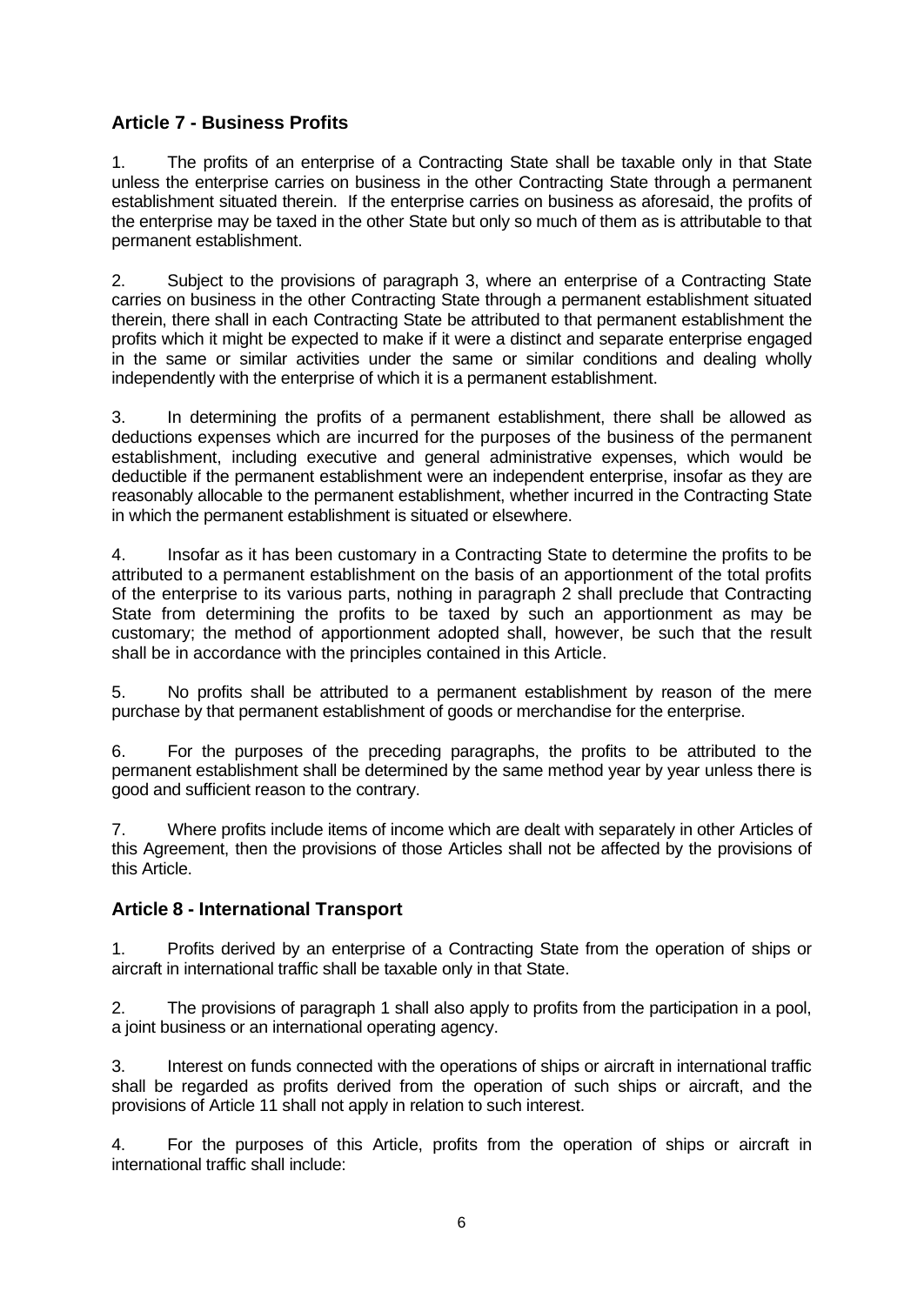- (a) profits from the rental on a bareboat basis of ships or aircraft; and
- (b) profits from the use, maintenance or rental of containers (including trailers and related equipment for the transport of containers), used for the transport of goods or merchandise;

where such rental or such use, maintenance or rental, as the case may be, is incidental to the operation of ships or aircraft in international traffic.

## **Article 9 - Associated Enterprises**

- 1. Where
	- (a) an enterprise of a Contracting State participates directly or indirectly in the management, control or capital of an enterprise of the other Contracting State, or
	- (b) the same persons participate directly or indirectly in the management, control or capital of an enterprise of a Contracting State and an enterprise of the other Contracting State,

and in either case conditions are made or imposed between the two enterprises in their commercial or financial relations which differ from those which would be made between independent enterprises, then any profits which would, but for those conditions, have accrued to one of the enterprises, but, by reason of those conditions, have not so accrued, may be included in the profits of that enterprise and taxed accordingly.

2. Where a Contracting State includes, in accordance with the provisions of paragraph 1, in the profits of an enterprise of that State - and taxes accordingly - profits on which an enterprise of the other Contracting State has been charged to tax in that other State and where the competent authorities of the Contracting States agree, upon consultation, that all or part of the profits so included are profits which would have accrued to the enterprise of the firstmentioned State if the conditions made between the two enterprises had been those which would have been made between independent enterprises, then that other State shall make an appropriate adjustment to the amount of the tax charged therein on those agreed profits. In determining such adjustment, due regard shall be had to the other provisions of this Agreement.

## **Article 10 - Dividends**

1. Dividends paid by a company which is a resident of a Contracting State to a resident of the other Contracting State may be taxed in that other State.

2. However, such dividends may also be taxed in the Contracting State of which the company paying the dividends is a resident and according to the laws of that State, but if the beneficial owner of the dividends is a resident of the other Contracting State, the tax so charged shall not exceed 5 per cent of the gross amount of the dividends. This paragraph shall not affect the taxation of the company in respect of the profits out of which the dividends are paid.

3. Notwithstanding the provisions of paragraph 2, dividends paid by a company that is resident in a Contracting State to the Government or the Council of Ministers, as the case may be, of the other Contracting State shall be exempt from tax in the first-mentioned State.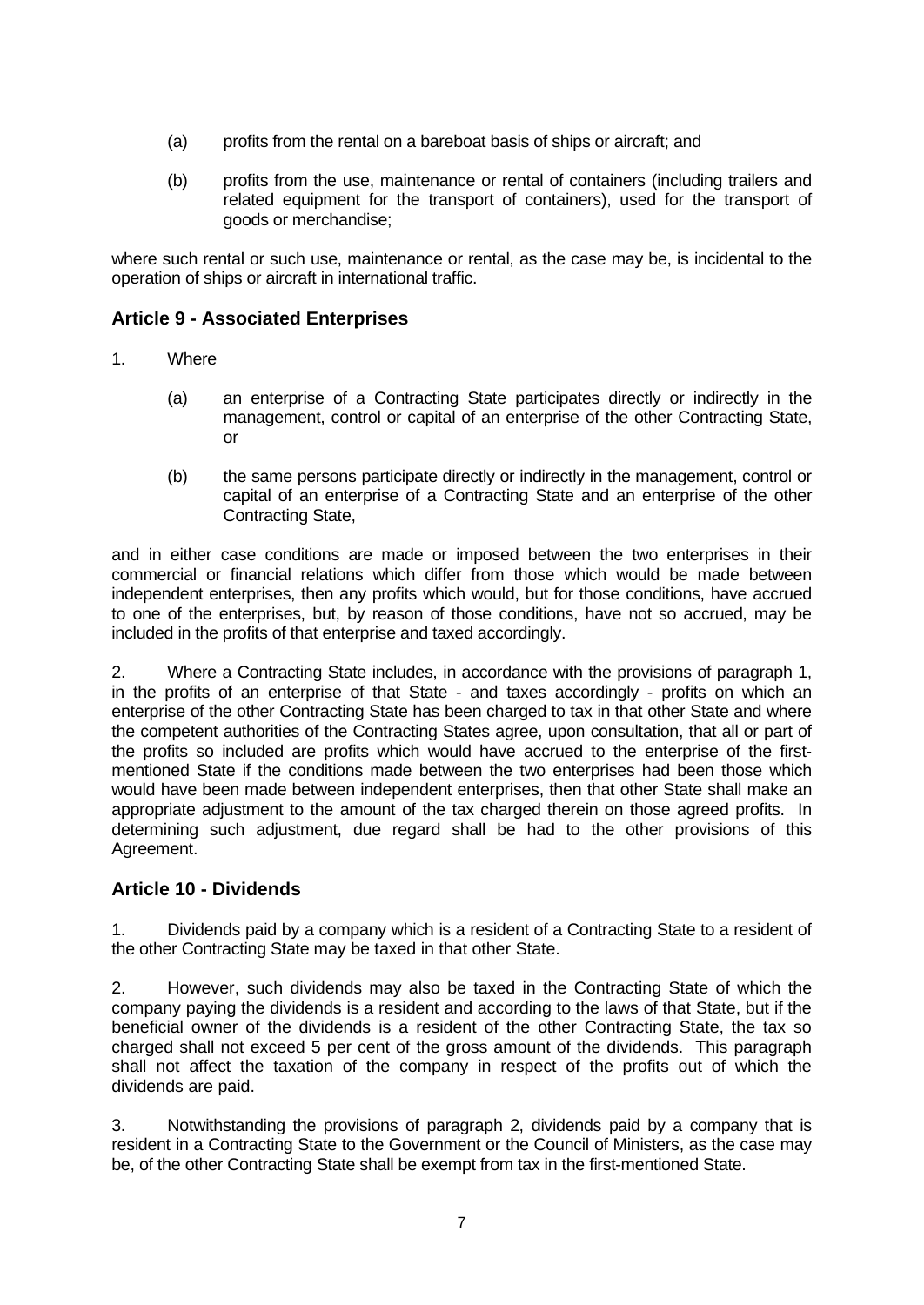- 4. For the purpose of paragraph 3, the term "Government or the Council of Ministers":
	- (a) in the case of Albania, means the Council of Ministers of Albania and shall include:
		- (i) the Bank of Albania; and
		- (ii) any institution wholly or mainly owned by the Council of Ministers of Albania as may be agreed from time to time between the competent authorities of the Contracting States.
	- (b) in the case of Singapore, means the Government of Singapore and shall include:
		- (i) the Monetary Authority of Singapore;
		- (ii) the Government of Singapore Investment Corporation Pte Ltd;
		- (iii) a statutory body; and
		- (iv) any institution wholly or mainly owned by the Government of Singapore as may be agreed from time to time between the competent authorities of the Contracting States.

5. The term "dividends" as used in this Article means income from shares, "jouissance" shares or "jouissance" rights, mining shares, founders' shares or other rights, not being debtclaims, participating in profits, as well as income from other corporate rights which is subjected to the same taxation treatment as income from shares by the laws of the State of which the company making the distribution is a resident.

6. The provisions of paragraphs 1 and 2 shall not apply if the beneficial owner of the dividends, being a resident of a Contracting State, carries on business in the other Contracting State of which the company paying the dividends is a resident, through a permanent establishment situated therein, or performs in that other State independent personal services from a fixed base situated therein, and the holding in respect of which the dividends are paid is effectively connected with such permanent establishment or fixed base. In such case, the provisions of Article 7 or Article 14, or the case may be, shall apply.

7. Where a company which is a resident of a Contracting State derives profits or income from the other Contracting State, that other State may not impose any tax on the dividends paid by the company, except insofar as such dividends are paid to a resident of that other State or insofar as the holding in respect of which the dividends are paid is effectively connected with a permanent establishment or a fixed base situated in that other State, nor subject the company's undistributed profits to a tax on the company's undistributed profits, even if the dividends paid or the undistributed profits consist wholly or partly of profits or income arising in such other State.

## **Article 11 - Interest**

1. Interest arising in a Contracting State and paid to a resident of the other Contracting State may be taxed in that other State.

2. However, such interest may also be taxed in the Contracting State in which it arises and according to the laws of that State, but if the beneficial owner of the interest is a resident of the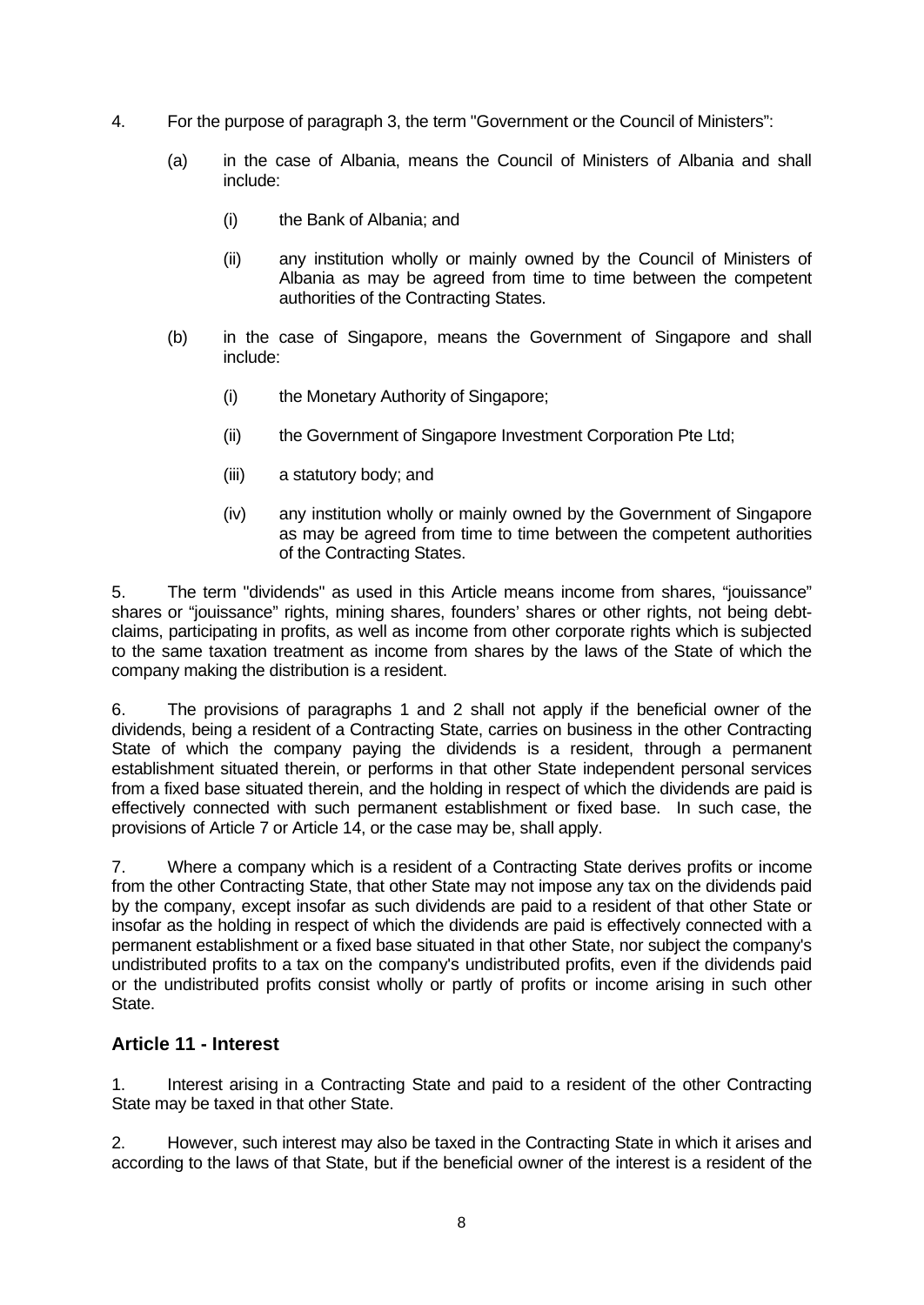other Contracting State, the tax so charged shall not exceed 5 per cent of the gross amount of the interest.

3. Notwithstanding the provisions of paragraph 2, interest arising in a Contracting State and paid to the Government or the Council of Ministers, as the case may be, of the other Contracting State shall be exempt from tax in the first-mentioned State.

- 4. For the purpose of paragraph 3, the term "Government or the Council of Ministers":
	- (a) in the case of Albania, means the Council of Ministers of Albania and shall include:
		- (i) the Bank of Albania; and
		- (ii) any institution wholly or mainly owned by the Council of Ministers of Albania as may be agreed from time to time between the competent authorities of the Contracting States.
	- (b) in the case of Singapore, means the Government of Singapore and shall include:
		- (i) the Monetary Authority of Singapore;
		- (ii) the Government of Singapore Investment Corporation Pte Ltd;
		- (iii) a statutory body; and
		- (iv) any institution wholly or mainly owned by the Government of Singapore as may be agreed from time to time between the competent authorities of the Contracting States.

5. The term "interest" as used in this Article means income from debt-claims of every kind, whether or not secured by mortgage and whether or not carrying a right to participate in the debtor's profits, and in particular, income from government securities and income from bonds or debentures, including premiums and prizes attaching to such securities, bonds or debentures. Penalty charges for late payment shall not be regarded as interest for the purpose of this Article.

6. The provisions of paragraphs 1 and 2 shall not apply if the beneficial owner of the interest, being a resident of a Contracting State, carries on business in the other Contracting State in which the interest arises, through a permanent establishment situated therein, or performs in that other State independent personal services from a fixed base situated therein, and the debt-claim in respect of which the interest is paid is effectively connected with such permanent establishment or fixed base. In such case, the provisions of Article 7 or Article 14, as the case may be, shall apply.

7. Interest shall be deemed to arise in a Contracting State when the payer is a resident of that State. Where, however, the person paying the interest, whether he is a resident of a Contracting State or not, has in a Contracting State a permanent establishment or a fixed base in connection with which the indebtedness on which the interest is paid was incurred, and such interest is borne by such permanent establishment or fixed base, then such interest shall be deemed to arise in the State in which the permanent establishment or fixed base is situated.

8. Where, by reason of a special relationship between the payer and the beneficial owner or between both of them and some other person, the amount of the interest, having regard to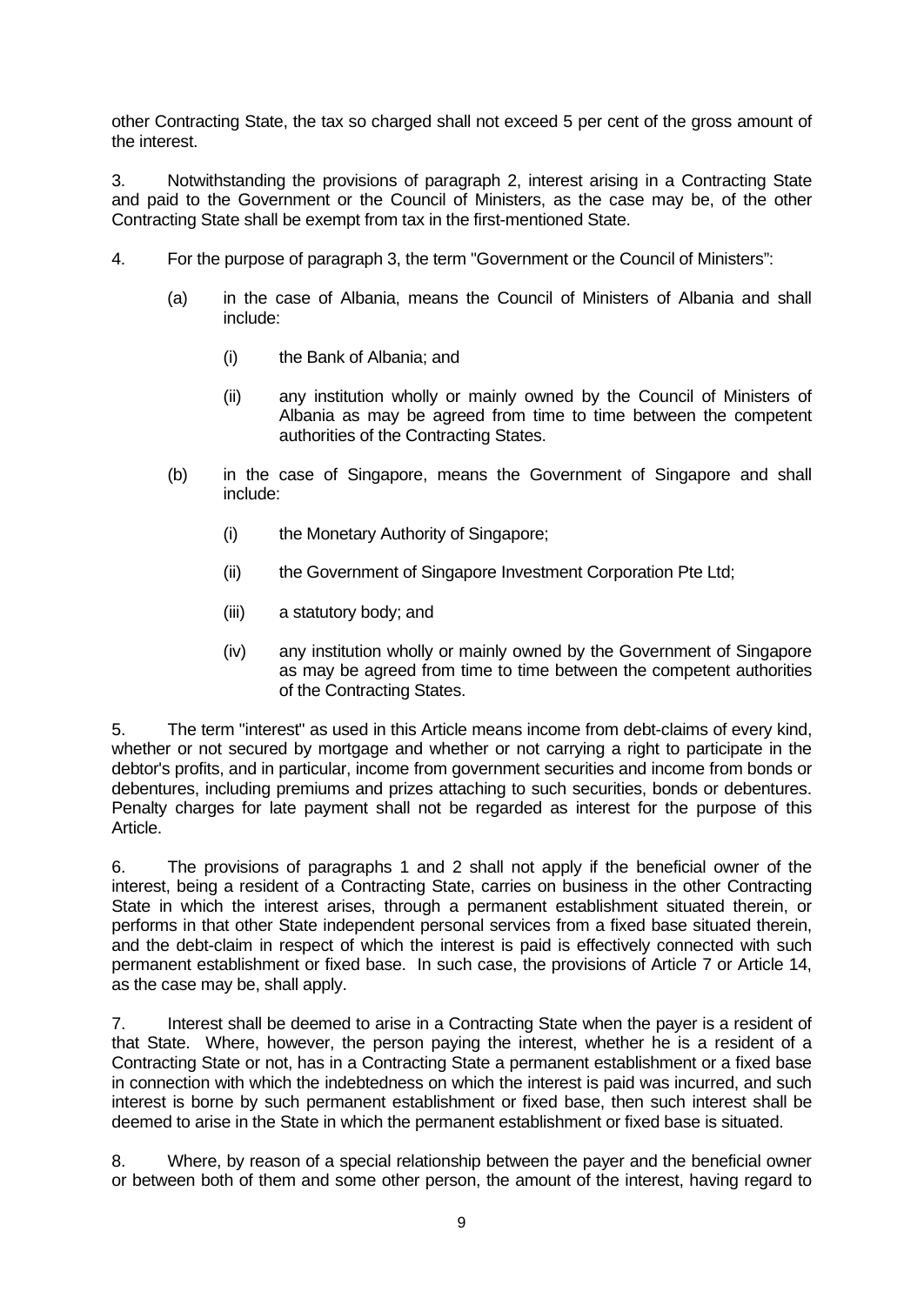the debt-claim for which it is paid, exceeds the amount which would have been agreed upon by the payer and the beneficial owner in the absence of such relationship, the provisions of this Article shall apply only to the last-mentioned amount. In such case, the excess part of the payments shall remain taxable according to the laws of each Contracting State, due regard being had to the other provisions of this Agreement.

# **Article 12 - Royalties**

1. Royalties arising in a Contracting State and paid to a resident of the other Contracting State may be taxed in that other State.

2. However, such royalties may also be taxed in the Contracting State in which they arise and according to the laws of that State, but if the beneficial owner of the royalties is a resident of the other Contracting State, the tax so charged shall not exceed 5 per cent of the gross amount of the royalties.

3. The term "royalties" as used in this Article means payments of any kind received as a consideration for the use of, or the right to use, any copyright of literary, artistic or scientific work including cinematograph films, and films or tapes for radio or television broadcasting, any computer software, patent, trade mark, design or model, plan, secret formula or process, or for information concerning industrial, commercial or scientific experience.

4. The provisions of paragraphs 1 and 2 shall not apply if the beneficial owner of the royalties, being a resident of a Contracting State, carries on business in the other Contracting State in which the royalties arise, through a permanent establishment situated therein, or performs in that other State independent personal services from a fixed base situated therein, and the right or property in respect of which the royalties are paid is effectively connected with such permanent establishment or fixed base. In such case, the provisions of Article 7 or Article 14, as the case may be, shall apply.

5. Royalties shall be deemed to arise in a Contracting State when the payer is a resident of that State. Where, however, the person paying the royalties, whether he is a resident of a Contracting State or not, has in a Contracting State a permanent establishment or a fixed base in connection with which the liability to pay the royalties was incurred, and such royalties are borne by such permanent establishment or fixed base, then such royalties shall be deemed to arise in the Contracting State in which the permanent establishment or fixed base is situated.

6. Where, by reason of a special relationship between the payer and the beneficial owner or between both of them and some other person, the amount of the royalties, having regard to the use, right or information for which they are paid, exceeds the amount which would have been agreed upon by the payer and the beneficial owner in the absence of such relationship, the provisions of this Article shall apply only to the last-mentioned amount. In such case, the excess part of the payments shall remain taxable according to the laws of each Contracting State, due regard being had to the other provisions of this Agreement.

# **Article 13 - Capital Gains**

1. Gains derived by a resident of a Contracting State from the alienation of immovable property referred to in Article 6 and situated in the other Contracting State may be taxed in that other State.

2. Gains from the alienation of movable property forming part of the business property of a permanent establishment which an enterprise of a Contracting State has in the other Contracting State or of movable property pertaining to a fixed base available to a resident of a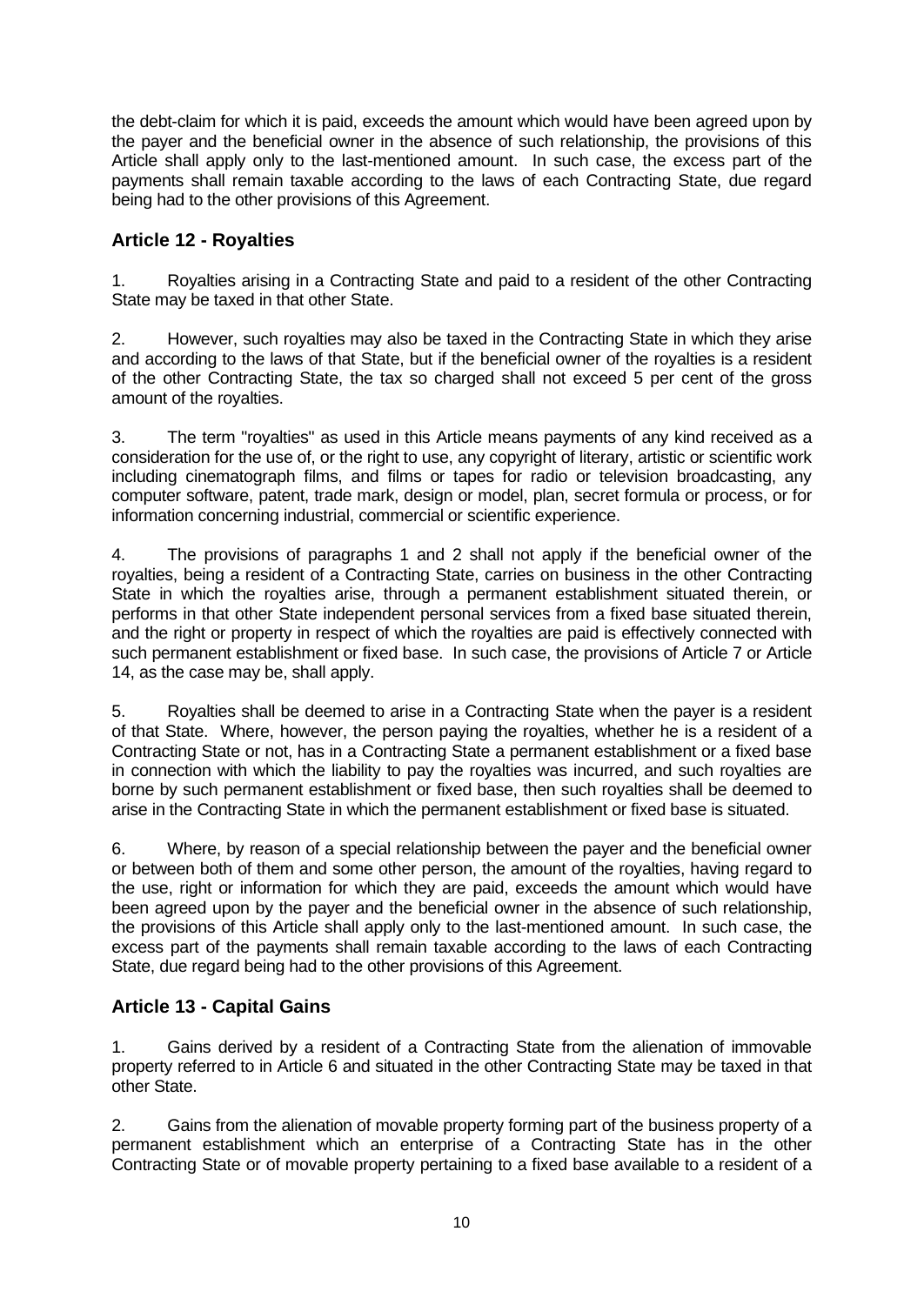Contracting State in the other Contracting State for the purpose of performing independent personal services, including such gains from the alienation of such a permanent establishment (alone or with the whole enterprise) or of such fixed base, may be taxed in that other State.

3. Gains derived by a resident of a Contracting State from the alienation of ships or aircraft operated in international traffic, or movable property pertaining to the operation of such ships or aircraft, shall be taxable only in that State.

4. Gains derived by a resident of a Contracting State from the alienation of shares, other than shares traded on a recognised stock exchange, deriving more than 50% of their value directly or indirectly from immovable property situated in the other Contracting State, may be taxed in that other State.

5. Gains from the alienation of any property other than that referred to in the preceding paragraphs of this Article shall be taxable only in the Contracting State of which the alienator is a resident.

# **Article 14 - Independent Personal Services**

1. Income derived by an individual who is a resident of a Contracting State in respect of professional services or other activities of an independent character shall be taxable only in that State except in the following circumstances when such income may also be taxed in the other Contracting State:

- (a) if he has a fixed base regularly available to him in the other State for the purpose of performing his activities; in that case, only so much of the income as is attributable to that fixed base may be taxed in that other State; or
- (b) if his stay in the other State is for a period or periods exceeding in the aggregate 183 days in any 12-month period commencing or ending in the fiscal year concerned; in that case, only so much of the income as is derived from his activities performed in that other State may be taxed in that other State.

2. The term "professional services" includes especially independent scientific, literary, artistic, educational or teaching activities as well as the independent activities of physicians, lawyers, engineers, architects, dentists and accountants.

## **Article 15 - Income from Employment**

1. Subject to the provisions of Articles 16, 18 and 19, salaries, wages and other similar remuneration derived by a resident of a Contracting State in respect of an employment shall be taxable only in that State unless the employment is exercised in the other Contracting State. If the employment is so exercised, such remuneration as is derived therefrom may be taxed in that other State.

2. Notwithstanding the provisions of paragraph 1, remuneration derived by a resident of a Contracting State in respect of an employment exercised in the other Contracting State shall be taxable only in the first-mentioned State if:

(a) the recipient is present in the other State for a period or periods not exceeding in the aggregate 183 days in any 12-month period commencing or ending in the calendar year concerned; and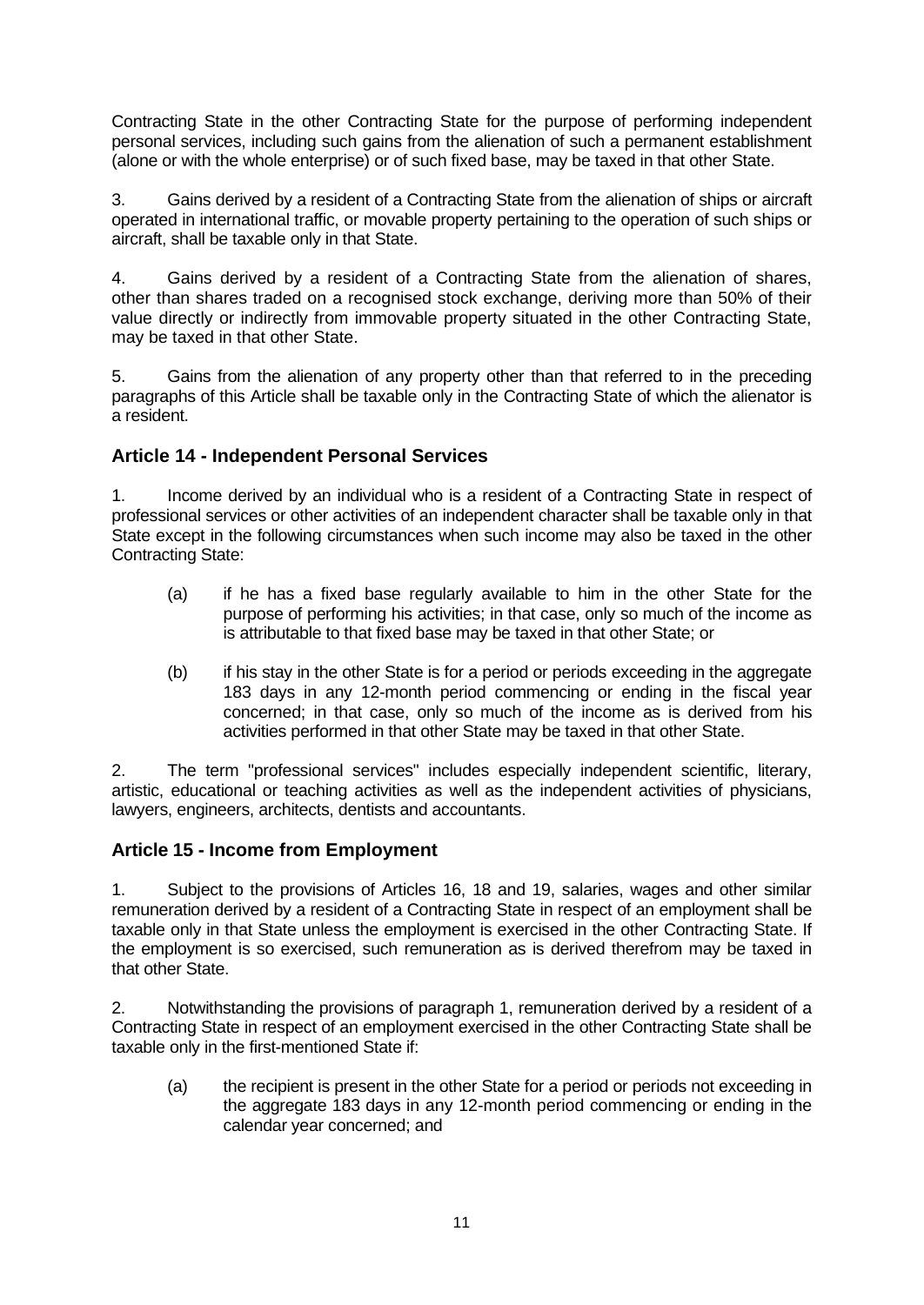- (b) the remuneration is paid by, or on behalf of, an employer who is not a resident of the other State; and
- (c) the remuneration is not borne by a permanent establishment or a fixed base which the employer has in the other State.

3. Notwithstanding the preceding provisions of this Article, remuneration derived in respect of an employment exercised aboard a ship or aircraft operated in international traffic by an enterprise of a Contracting State may be taxed in that State.

#### **Article 16 - Directors' Fees**

Directors' fees and other similar payments derived by a resident of a Contracting State in his capacity as a member of the board of directors of a company which is a resident of the other Contracting State may be taxed in that other State.

#### **Article 17 - Artistes And Sportsperson**

1. Notwithstanding the provisions of Articles 14 and 15, income derived by a resident of a Contracting State as an entertainer, such as a theatre, motion picture, radio or television artiste, or a musician, or as a sportsperson, from that person's personal activities as such exercised in the other Contracting State, may be taxed in that other State.

2. Where income in respect of or in connection with personal activities exercised by an entertainer or a sportsperson accrues not to the entertainer or sportsperson but to another person, that income may, notwithstanding the provisions of Articles 7, 14 and 15, be taxed in the Contracting State in which the activities of the entertainer or sportsperson are exercised.

3. The provisions of paragraphs 1 and 2 shall not apply to income derived from activities exercised in a Contracting State by an artiste or a sportsperson if the visit to that State is wholly or mainly supported by public funds of one or both of the Contracting States or political subdivisions or local authorities or statutory bodies thereof. In such case, the income shall be taxable only in the Contracting State in which the artiste or the sportsperson is a resident.

#### **Article 18 - Pensions**

Subject to the provisions of paragraph 2 of Article 19, pensions and other similar remuneration paid to a resident of a Contracting State in consideration of past employment shall be taxable only in that State.

#### **Article 19 - Government Service**

1. (a) Salaries, wages and other similar remuneration, other than a pension, paid by a Contracting State or a political subdivision, a local authority or a statutory body thereof to an individual in respect of services rendered to that State or subdivision, authority or body shall be taxable only in that State.

 (b) However, such salaries, wages and other similar remuneration shall be taxable only in the other Contracting State if the services are rendered in that State and the individual is a resident of that State who:

(i) is a national of that State; or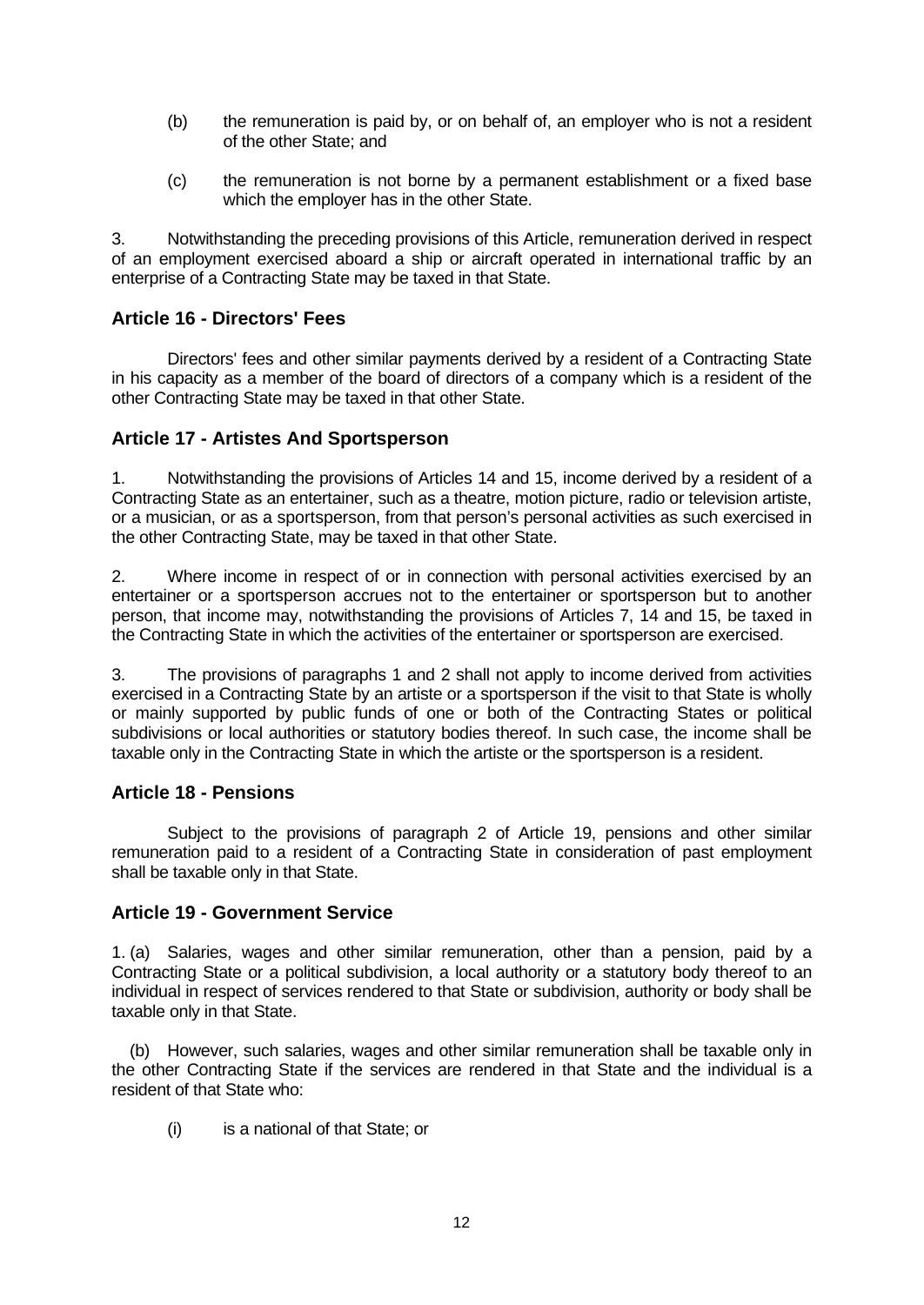(ii) did not become a resident of that State solely for the purpose of rendering the services.

2. (a) Any pension paid by, or out of funds created by, a Contracting State or a political subdivision, a local authority or a statutory body thereof to an individual in respect of services rendered to that State or subdivision, authority or body shall be taxable only in that State.

 (b) However, such pension shall be taxable only in the other Contracting State if the individual is a resident of, and a national of, that State.

3. The provisions of Articles 15, 16, 17 and 18 shall apply to salaries, wages and other similar remuneration, and to pensions, in respect of services rendered in connection with a business carried on by a Contracting State or a political subdivision, a local authority or a statutory body thereof.

#### **Article 20 - Students and Apprentices**

Where a student or business apprentice who is or was immediately before visiting a Contracting State a resident of the other Contracting State and who is present in the firstmentioned State solely for the purpose of his education or training, any payments received for the purpose of his maintenance, education or training shall not be taxed in that State, provided that such payments arise from sources outside that State.

#### **Article 21 - Other Income**

1. Items of income of a resident of a Contracting State, wherever arising, not dealt with in the foregoing Articles of this Agreement shall be taxable in that State.

2. The provisions of paragraph 1 shall not apply to income, other than income from immovable property as defined in paragraph 2 of Article 6, if the recipient of such income, being a resident of a Contracting State, carries on business in the other Contracting State through a permanent establishment situated therein, or performs in that other State independent personal services from a fixed base situated therein, and the right or property in respect of which the income is paid is effectively connected with such permanent establishment or fixed base. In such case, the provisions of Article 7 or Article 14, as the case may be, shall apply.

3. Notwithstanding the provisions of paragraphs 1 and 2, items of income of a resident of a Contracting State not dealt with in the foregoing Articles of this Agreement and arising in the other Contracting State may also be taxed in that other State.

#### **Article 22 - Elimination of Double Taxation**

- 1. In Albania, double taxation shall be avoided as follows:
	- (a) Where a resident of Albania derives income which, in accordance with the provisions of this Agreement may be taxed in Singapore, Albania shall allow as a deduction from Albanian tax on the income of that resident an amount equal to the income tax paid in Singapore.

Such deduction shall not, however, exceed that part of the Albanian tax on income as computed before the deduction is given, which is attributable to the income which may be taxed in Singapore.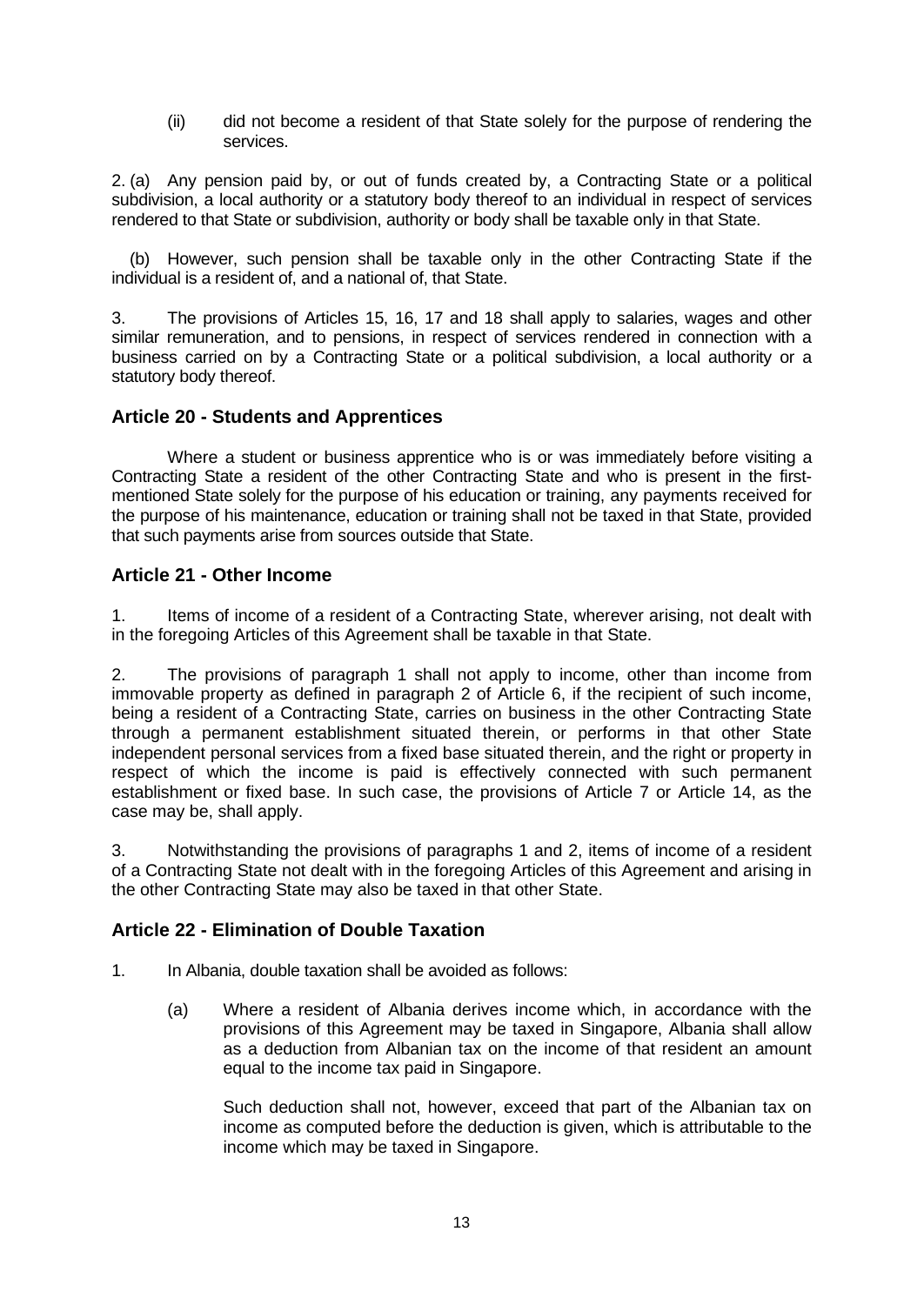- (b) Where in accordance with any provision of the Agreement income derived by a resident of Albania is exempt from tax in Albania, Albania may nevertheless, in calculating the amount of tax on the remaining income of such resident, take into account the exempted income.
- 2. In Singapore, double taxation shall be avoided as follows:

Where a resident of Singapore derives income from Albania which, in accordance with the provisions of this Agreement, may be taxed in Albania, Singapore shall, subject to its laws regarding the allowance as a credit against Singapore tax of tax payable in any country other than Singapore, allow the Albanian tax paid, whether directly or by deduction, as a credit against the Singapore tax payable on the income of that resident. Where such income is a dividend paid by a company which is a resident of Albania to a resident of Singapore which is a company owning directly or indirectly not less than 10 per cent of the share capital of the first-mentioned company, the credit shall take into account the Albanian tax paid by that company on the portion of its profits out of which the dividend is paid. The credit shall not, however, exceed that part of the Singapore tax, as computed before the credit is given, which is appropriate to such item of income.

## **Article 23 - Non-Discrimination**

1. Nationals of a Contracting State shall not be subjected in the other Contracting State to any taxation or any requirement connected therewith, which is other or more burdensome than the taxation and connected requirements to which nationals of that other State in the same circumstances, in particular with respect to residence, are or may be subjected. This provision shall, notwithstanding the provisions of Article 1, also apply to persons who are not residents of one or both of the Contracting States.

2. The taxation on a permanent establishment which an enterprise of a Contracting State has in the other Contracting State shall not be less favourably levied in that other State than the taxation levied on enterprises of that other State carrying on the same activities.

- 3. Nothing in this Article shall be construed as obliging a Contracting State to grant to:
	- (a) residents of the other Contracting State any personal allowances, reliefs and reductions for tax purposes which it grants to its own residents; or
	- (b) nationals of the other Contracting State those personal allowances, reliefs and reductions for tax purposes which it grants to its own nationals who are not residents of that State or to such other persons as may be specified in the taxation laws of that State.

4. Except where the provisions of paragraph 1 of Article 9, paragraph 8 of Article 11, or paragraph 6 of Article 12, apply, interest, royalties and other disbursements paid by an enterprise of a Contracting State to a resident of the other Contracting State shall, for the purpose of determining the taxable profits of such enterprise, be deductible under the same conditions as if they had been paid to a resident of the first-mentioned State. Similarly, any debts of an enterprise of a Contracting State to a resident of the other Contracting State shall, for the purpose of determining the taxable capital of such enterprise, be deductible under the same conditions as if they had been contracted to a resident of the first-mentioned State.

5. Enterprises of a Contracting State, the capital of which is wholly or partly owned or controlled, directly or indirectly, by one or more residents of the other Contracting State, shall not be subjected in the first-mentioned State to any taxation or any requirement connected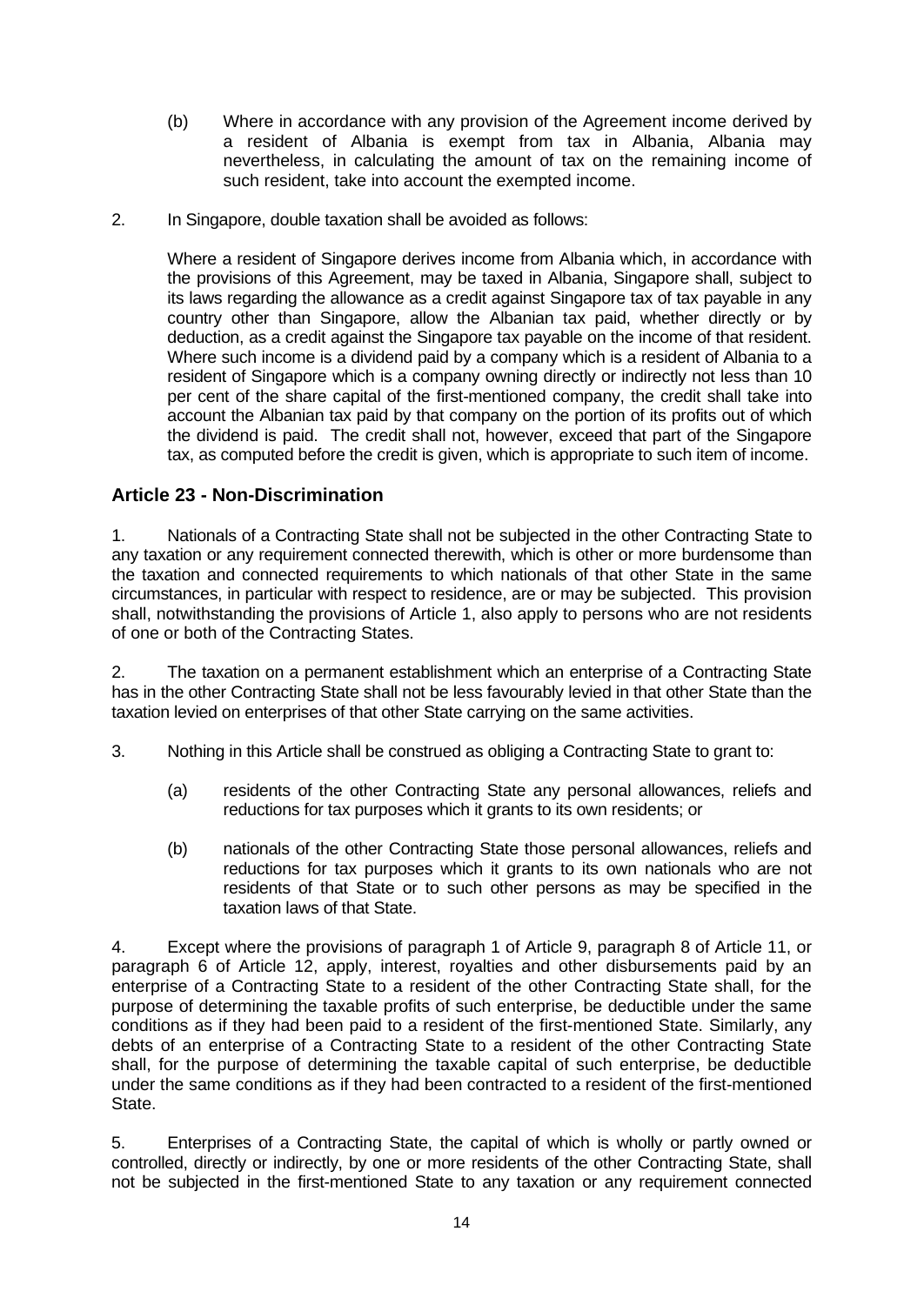therewith which is other or more burdensome than the taxation and connected requirements to which other similar enterprises of the first-mentioned State are or may be subjected.

6. Where a Contracting State grants tax incentives to its nationals designed to promote economic or social development in accordance with its national policy and criteria, it shall not be construed as discrimination under this Article.

7. The provisions of this Article shall apply to the taxes which are the subject of this Agreement.

# **Article 24 - Mutual Agreement Procedure**

1. Where a person considers that the actions of one or both of the Contracting States result or will result for him in taxation not in accordance with the provisions of this Agreement, he may, irrespective of the remedies provided by the domestic law of those States, present his case to the competent authority of the Contracting State of which he is a resident or, if his case comes under paragraph 1 of Article 23, to that of the Contracting State of which he is a national. The case must be presented within 3 years from the first notification of the action resulting in taxation not in accordance with the provisions of the Agreement.

2. The competent authority shall endeavour, if the objection appears to it to be justified and if it is not itself able to arrive at a satisfactory solution, to resolve the case by mutual agreement with the competent authority of the other Contracting State, with a view to the avoidance of taxation which is not in accordance with the Agreement. Any agreement reached shall be implemented notwithstanding any time limits in the domestic law of the Contracting States.

3. The competent authorities of the Contracting States shall endeavour to resolve by mutual agreement any difficulties or doubts arising as to the interpretation or application of the Agreement. They may also consult together for the elimination of double taxation in cases not provided for in the Agreement.

4. The competent authorities of the Contracting States may communicate with each other directly for the purpose of reaching an agreement in the sense of the preceding paragraphs.

## **Article 25 - Exchange of Information**

1. The competent authorities of the Contracting States shall exchange such information as is foreseeably relevant for carrying out the provisions of this Agreement or to the administration or enforcement of the domestic laws concerning taxes of every kind and description imposed on behalf of the Contracting States, or of their political subdivisions or local authorities, insofar as the taxation thereunder is not contrary to the Agreement. The exchange of information is not restricted by Articles 1 and 2.

2. Any information received under paragraph 1 by a Contracting State shall be treated as secret in the same manner as information obtained under the domestic laws of that State and shall be disclosed only to persons or authorities (including courts and administrative bodies) concerned with the assessment or collection of, the enforcement or prosecution in respect of, the determination of appeals in relation to the taxes referred to in paragraph 1, or the oversight of the above. Such persons or authorities shall use the information only for such purposes. They may disclose the information in public court proceedings or in judicial decisions.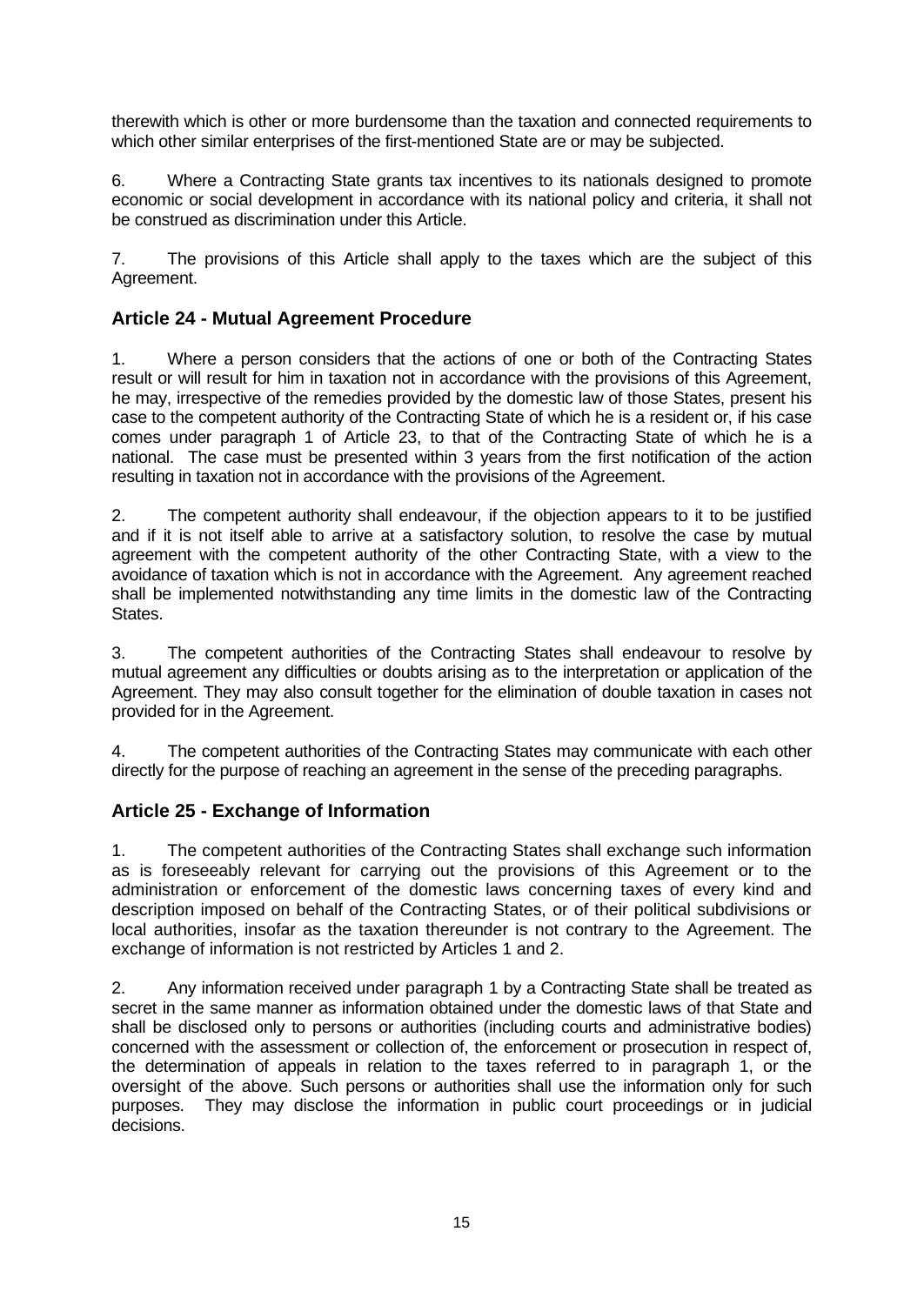3. In no case shall the provisions of paragraphs 1 and 2 be construed so as to impose on a Contracting State the obligation:

- (a) to carry out administrative measures at variance with the laws and administrative practice of that or of the other Contracting State;
- (b) to supply information which is not obtainable under the laws or in the normal course of the administration of that or of the other Contracting State;
- (c) to supply information which would disclose any trade, business, industrial, commercial or professional secret or trade process, or information, the disclosure of which would be contrary to public policy (*ordre public*).

4. If information is requested by a Contracting State in accordance with this Article, the other Contracting State shall use its information gathering measures to obtain the requested information, even though that other State may not need such information for its own tax purposes. The obligation contained in the preceding sentence is subject to the limitations of paragraph 3 but in no case shall such limitations be construed to permit a Contracting State to decline to supply information solely because it has no domestic interest in such information.

5. In no case shall the provisions of paragraph 3 be construed to permit a Contracting State to decline to supply information solely because the information is held by a bank, other financial institution, nominee or person acting in an agency or a fiduciary capacity or because it relates to ownership interests in a person.

#### **Article 26 - Members of Diplomatic Missions and Consular Posts**

Nothing in this Agreement shall affect the fiscal privileges of members of diplomatic missions or consular posts under the general rules of international law or under the provisions of special agreements.

## **Article 27 - Entry into Force**

1. Each of the Contracting States shall notify to the other the completion of the procedures required by its law for the bringing into force of this Agreement.

2. The Agreement shall enter into force on the date of the later of these notifications and its provisions shall have effect:

(a) in the case of Albania:

in respect of income derived on or after the first day of January of the calendar year next following the year in which the Agreement enters into force.

(b) in the case of Singapore:

in respect of tax chargeable for any year of assessment beginning on or after 1 January in the second calendar year following the year in which the Agreement enters into force.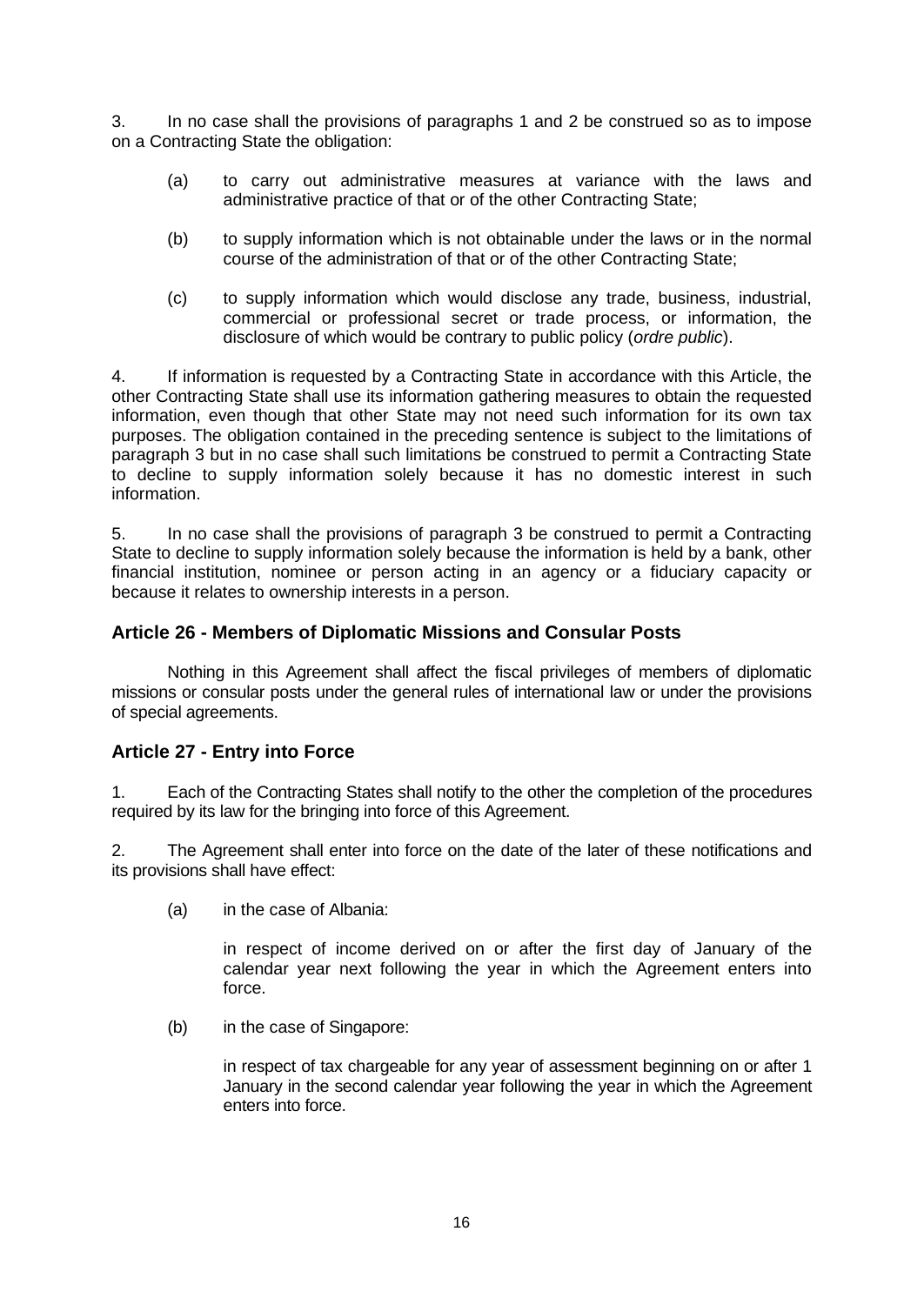#### **Article 28 - Termination**

This Agreement shall remain in force until terminated by a Contracting State. Either Contracting State may terminate the Agreement, through diplomatic channels, by giving written notice of termination at least six months before the end of any calendar year after the expiration of a period of five years from the date of its entry into force. In such event, the Agreement shall cease to have effect:

(a) in the case of Albania:

in respect of income derived on or after the first day of January of the calendar year next following that in which the notice of termination is given.

(b) in the case of Singapore:

in respect of tax chargeable for any year of assessment beginning on or after 1 January in the second calendar year following the year in which the notice is given.

IN WITNESS WHEREOF the undersigned, duly authorised thereto, have signed this Agreement.

DONE in duplicate at New York on this 23rd day of November 2010 in the Albanian and English language, both texts being equally authentic. In case of divergence between texts the English text shall prevail.

**For the Government of the Republic of Singapore** **For the Council of Ministers of the Republic of Albania**

**Ambassador Vanu Gopala Menon Permanent Representative of Singapore to the United Nations**

**Ambassador Ferit Hoxha Permanent Representative of the Republic of Albania to the United Nations**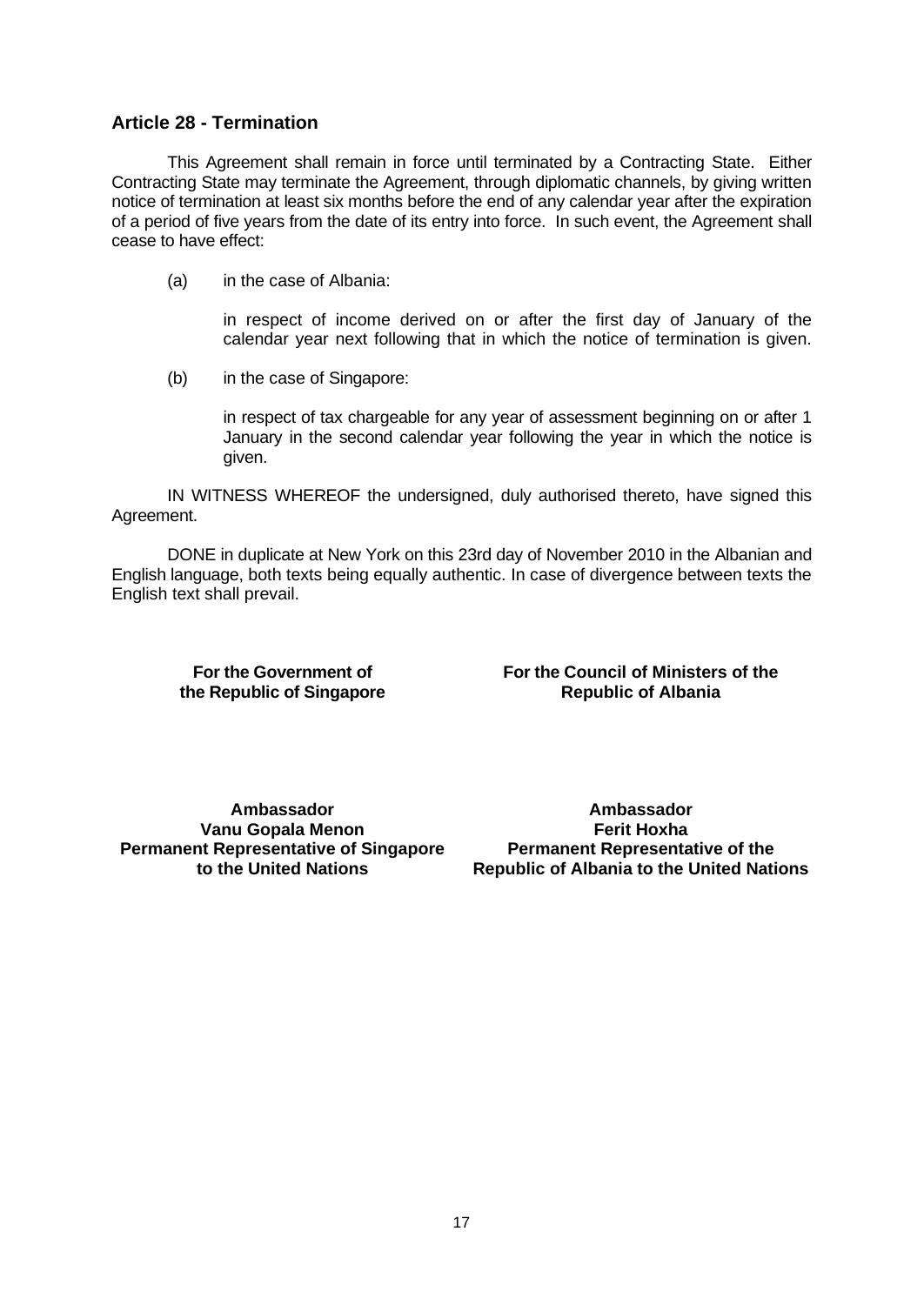#### **PROTOCOL**

At the moment of signing of the Agreement between the Government of the Republic of Singapore and the Council of Ministers of the Republic of Albania for the avoidance of double taxation and the prevention of fiscal evasion with respect to taxes on income, the undersigned have agreed that the following provisions shall form an integral part of the Agreement:

#### With reference to paragraph 4 of Article 23:

For the purpose of allowing deduction of a payment of interest by a person outside a Contracting State to another person outside that Contracting State, nothing shall be construed as preventing that Contracting State from imposing any obligation to withhold tax from such payment of interest.

IN WITNESS WHEREOF the undersigned, duly authorised thereto, have signed this Agreement.

DONE in duplicate at New York on this 23rd day of November 2010 in the Albanian and English language, both texts being equally authentic. In case of divergence between texts the English text shall prevail.

**For the Government of the Republic of Singapore** **For the Council of Ministers of the Republic of Albania**

**Ambassador Vanu Gopala Menon Permanent Representative of Singapore to the United Nations**

**Ambassador Ferit Hoxha Permanent Representative of the Republic of Albania to the United Nations**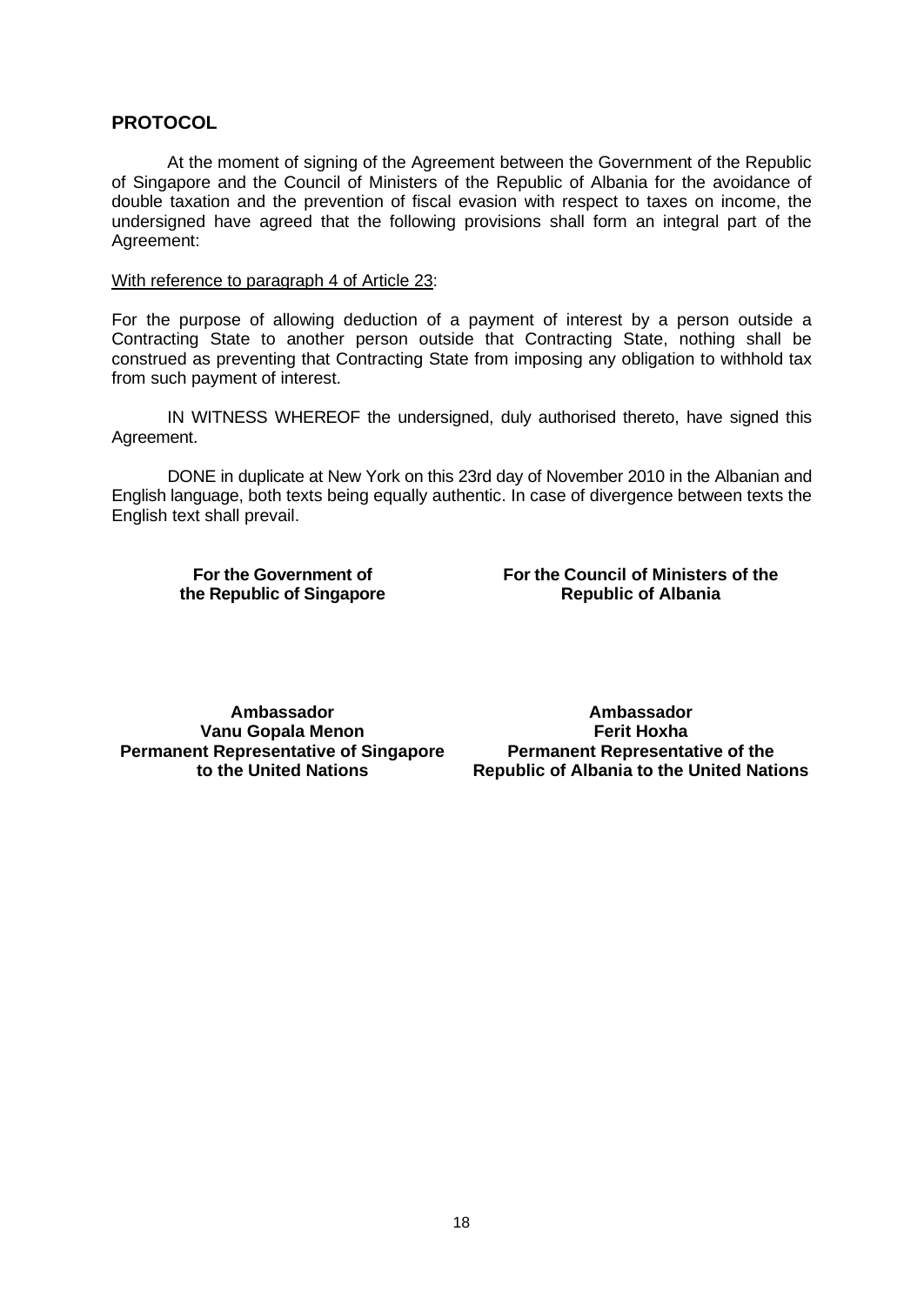# **ANNEX A**

## **Effects of the MLI on this Agreement**

#### **1. Deletion and replacement of the Preamble**

The preamble of this Agreement is deleted and replaced by the following preamble:

"The Government of the Republic of Singapore and the Council of Ministers of the Republic of Albania,

Intending to eliminate double taxation with respect to the taxes covered by this Agreement without creating opportunities for non-taxation or reduced taxation through tax evasion or avoidance (including through treaty shopping arrangements aimed at obtaining reliefs provided in this Agreement for the indirect benefit of residents of third jurisdictions),

Have agreed as follows:".

#### **2. Amendment of Article 9**

Paragraph 2 of Article 9 (Associated Enterprises) of the Agreement is deleted and replaced by the following paragraph:

"2. Where a Contracting State includes in the profits of an enterprise of that Contracting State — and taxes accordingly — profits on which an enterprise of the other Contracting State has been charged to tax in that other Contracting State and the profits so included are profits which would have accrued to the enterprise of the first-mentioned Contracting State if the conditions made between the two enterprises had been those which would have been made between independent enterprises, then that other Contracting State shall make an appropriate adjustment to the amount of the tax charged therein on those profits. In determining such adjustment, due regard shall be had to the other provisions of this Agreement and the competent authorities of the Contracting States shall if necessary consult each other.".

#### **3. New Article 26A**

The following new Article 26A is inserted immediately after Article 26 (Members of Diplomatic Missions and Consular Posts):

#### **"ARTICLE 26A – PREVENTION OF TREATY ABUSE**

Notwithstanding any provisions of this Agreement, a benefit under this Agreement shall not be granted in respect of an item of income or capital if it is reasonable to conclude, having regard to all relevant facts and circumstances, that